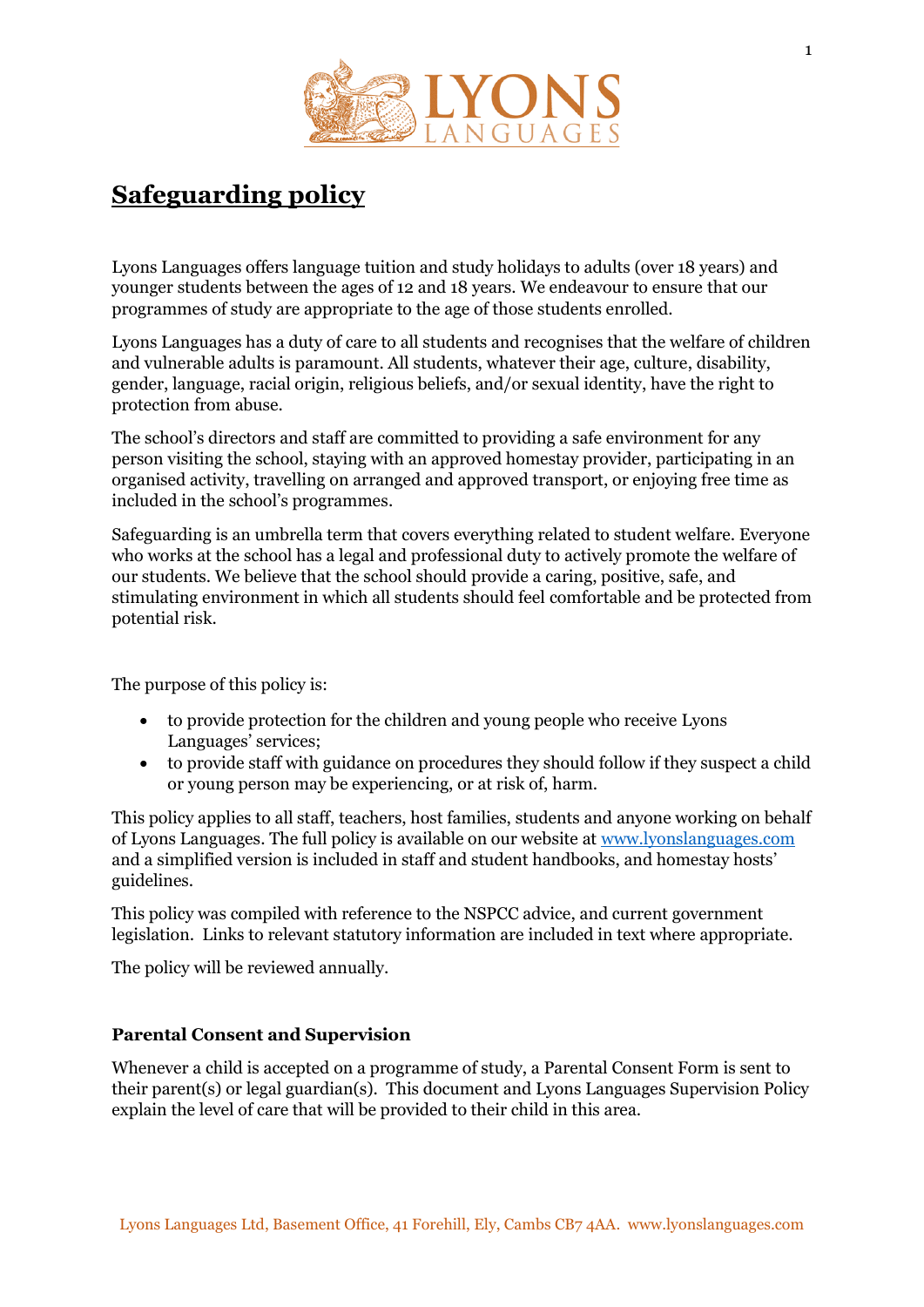

# **Policy terms**

This policy uses some terms frequently; for the avoidance of doubt, the following definitions apply:

## **Safeguarding or Child Protection**

Safeguarding is a broader term than child protection. It encompasses everything we do to look after our students, providing them with the best possible care and the safest possible circumstances. Child protection is part of this definition and refers to activities undertaken to prevent children suffering, or likely to suffer, significant harm.

# **Child / Children**

The Children Act 1989 states that the legal definition of a child is "a person under the age of 18".

#### **Vulnerable Adult**

The school believes that any foreign language student, regardless of age, could be considered vulnerable to abuse as a consequence of their ability to communicate or understand being inhibited by their language level and as a result of living in a foreign country. A vulnerable adult is therefore defined as any foreign language student aged 18 or over.

#### **Adult**

An adult is legally defined as any person who is aged 18 or over; for the purposes of this policy, it is assumed that this person has substantial or unsupervised access to children and vulnerable adults.

#### **Abuse**

The Department for Education defines abuse as:

"A form of maltreatment of a child. Somebody may abuse or neglect a child by inciting harm, or by failing to act to prevent harm. Children may be abused in a family or in an institutional or community setting by those known to them or, more rarely, by others (e.g. via the internet). They may be abused by an adult or adults, or another child or children."

Although referring to children, for the purposes of this policy, this definition also covers vulnerable adults.

# **Principles**

This policy is based on the following principles:

- all people should be treated with respect and dignity;
- all children and vulnerable adults have the right to safeguarding from potential abuse;
- all adults have a role in ensuring a safe and comfortable environment at all times;
- all adults have a responsibility to report any concerns about children or vulnerable adults.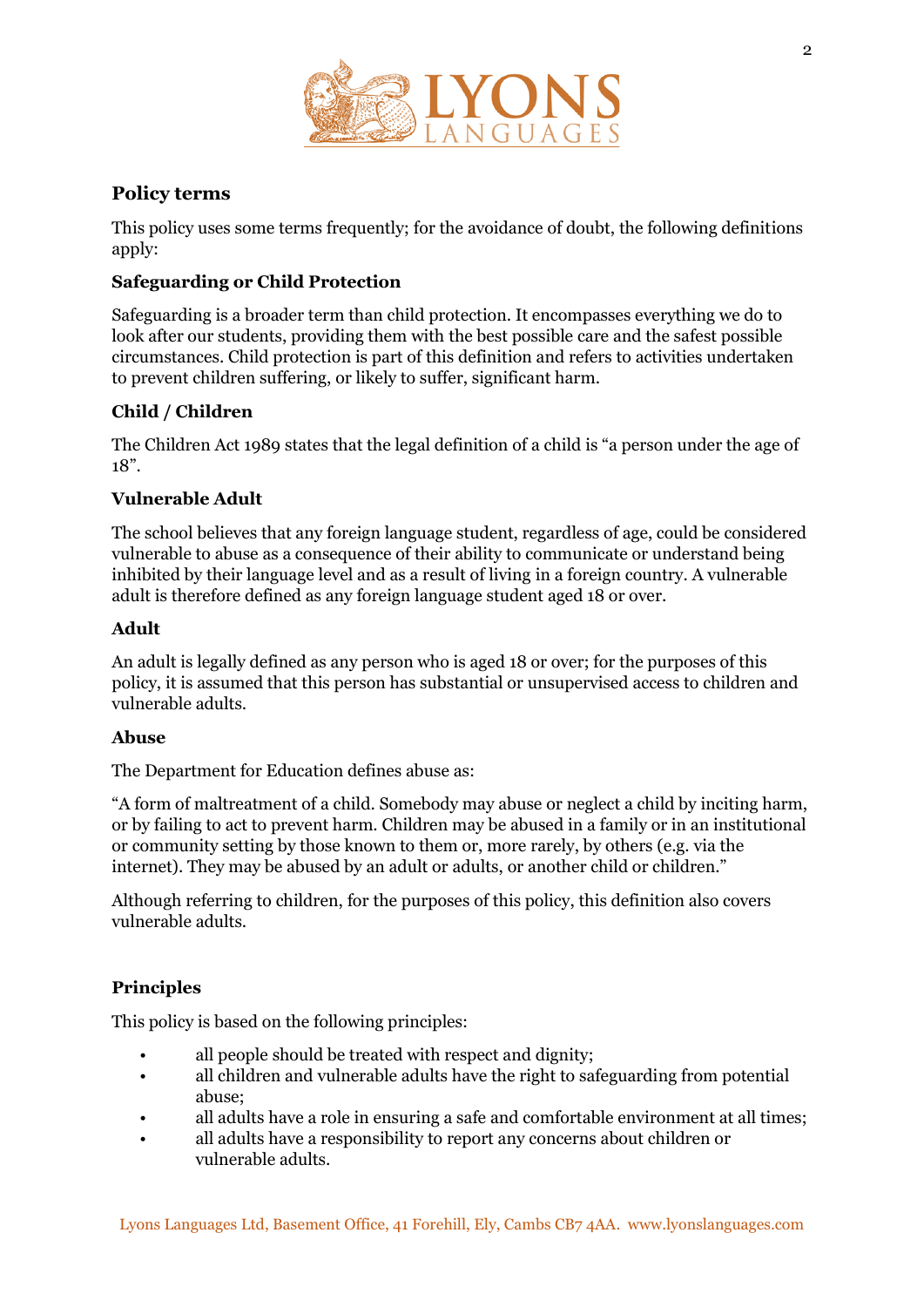

We will seek to safeguard children and young people by:

- valuing them, listening to and respecting them;
- adopting child protection guidelines through procedures and a code of practice for staff;
- ensuring all necessary checks are made when recruiting staff in all roles;
- sharing information about child protection and good practice with children, parents, agents, and staff;
- sharing information about concerns with agencies who need to know, and involving parents, group leaders, agents and children as appropriate;
- providing effective supervision, support and training for staff

# **Responsibilities**

# **Designated Safeguarding Lead**

Lyons Languages will ensure it has a designated safeguarding lead (DSL) who has undertaken, as a minimum, Level 3 (Advanced) Safeguarding training course with regular refresher training. The DSL is responsible for recording and reporting any allegations of abuse to the Local Authority Designated Officer.

The Director in charge of welfare, Rosalind Lyons, is the Designated Safeguarding Lead and is responsible for:

- arranging relevant safeguarding training for all staff;
- carrying out DBS or police record checks for all teaching staff, supplementary staff and homestay hosts;
- reporting any allegations or concerns to the Local Authority Designated Officer and any other relevant agencies;
- keeping records of any allegations and concerns;
- overseeing the implementation of this policy and reviewing it annually.

# **Staff training**

All staff at Lyons Languages are required to complete Level 1 Safeguarding awareness training as a minimum. Host families are provided with a copy of our full Safeguarding Policy and will be encouraged to complete Level 1 Safeguarding awareness training.

# **Adults' safeguarding responsibilities**

#### **Staff Code of Conduct**

All adults associated with under-18s have safeguarding responsibilities. All staff are required to agree to the school's Code of Conduct (also included in Staff Handbook) before starting work. The following sections relate directly to safeguarding: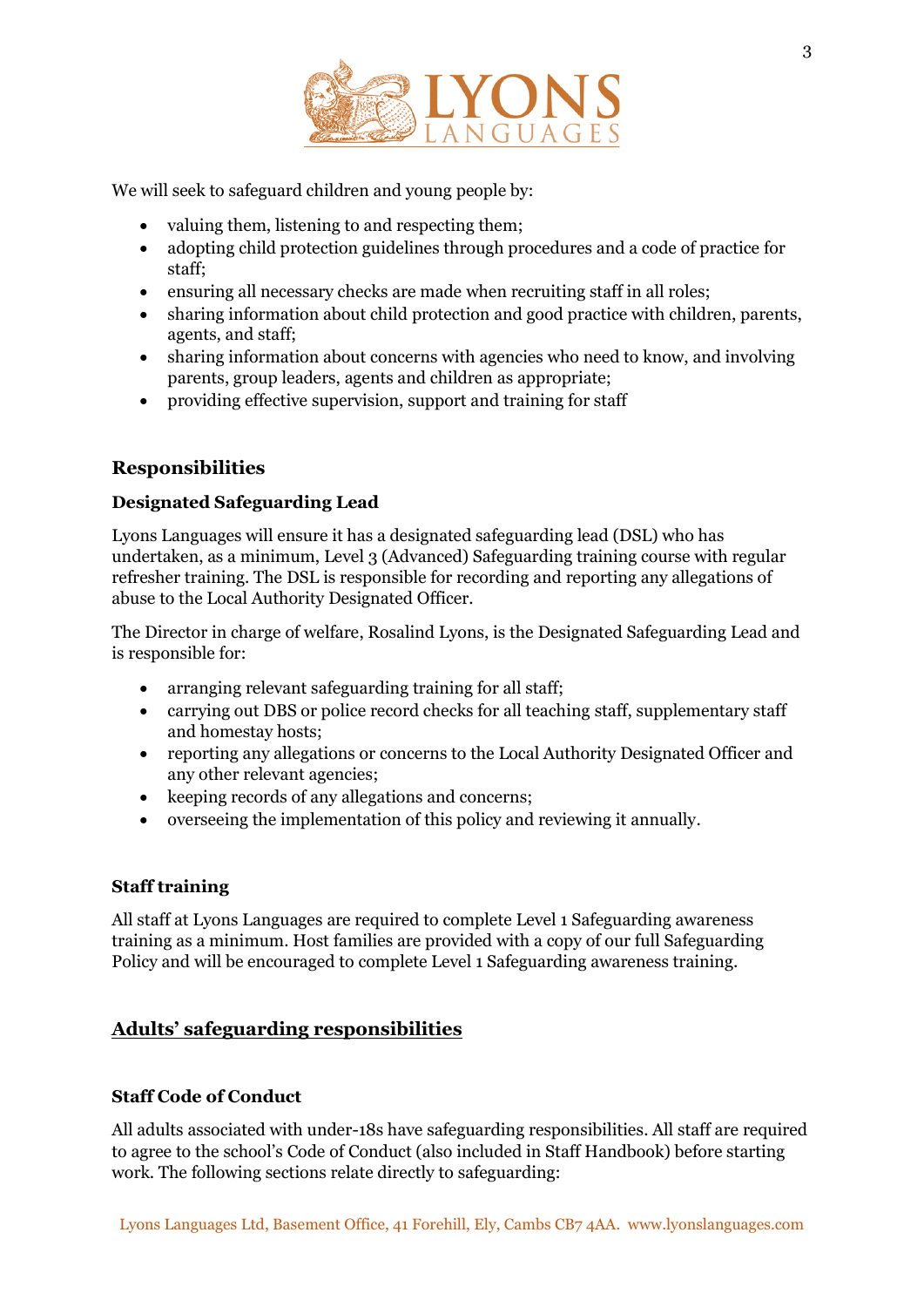

## **The role of staff and volunteers**

In your role at Lyons Languages you are acting in a position of authority and have a duty of care towards the children and young people we work with. You are in a position of trust, and this is of critical importance particularly regarding relationships with individual students. Under the Sexual Offences Act 2003, any person in a 'position of trust' engaged in sexual activity with students under the age of 18 is breaking the law. For further details about this law, see [https://www.legislation.gov.uk/ukpga/2003/42/contents.](https://www.legislation.gov.uk/ukpga/2003/42/contents)

#### **Responsibility**

You are responsible for:

- prioritising the welfare of children and young people;
- providing a safe environment for children and young people;
- ensuring equipment is used safely and for its intended purpose;
- having good awareness of issues to do with safeguarding and child protection and
- taking action when appropriate;
- following our principles, policies and procedures, including our policies and procedures for child protection/safeguarding and whistleblowing;
- staying within the law at all times;
- modelling good behaviour for children and young people to follow;
- challenging all unacceptable behaviour and reporting any breaches of the behaviour code to Rosalind Lyons (Director in charge of welfare);
- reporting all concerns about abusive behaviour, following our safeguarding and child protection procedures. This includes behaviour being displayed by an adult or child and directed at anybody of any age.

# **Rights**

You should:

- treat children and young people fairly and without prejudice or discrimination
- understand that children and young people are individuals with individual needs
- respect differences in gender, sexual orientation, culture, race, ethnicity, disability and religious belief systems, and appreciate that all participants bring something valuable and different to the group/organisation
- challenge discrimination and prejudice
- encourage young people and adults to speak out about attitudes or behaviour that makes them uncomfortable.

# **Relationships**

You should:

- promote relationships that are based on openness, honesty, trust and respect;
- avoid favouritism;
- be patient with others;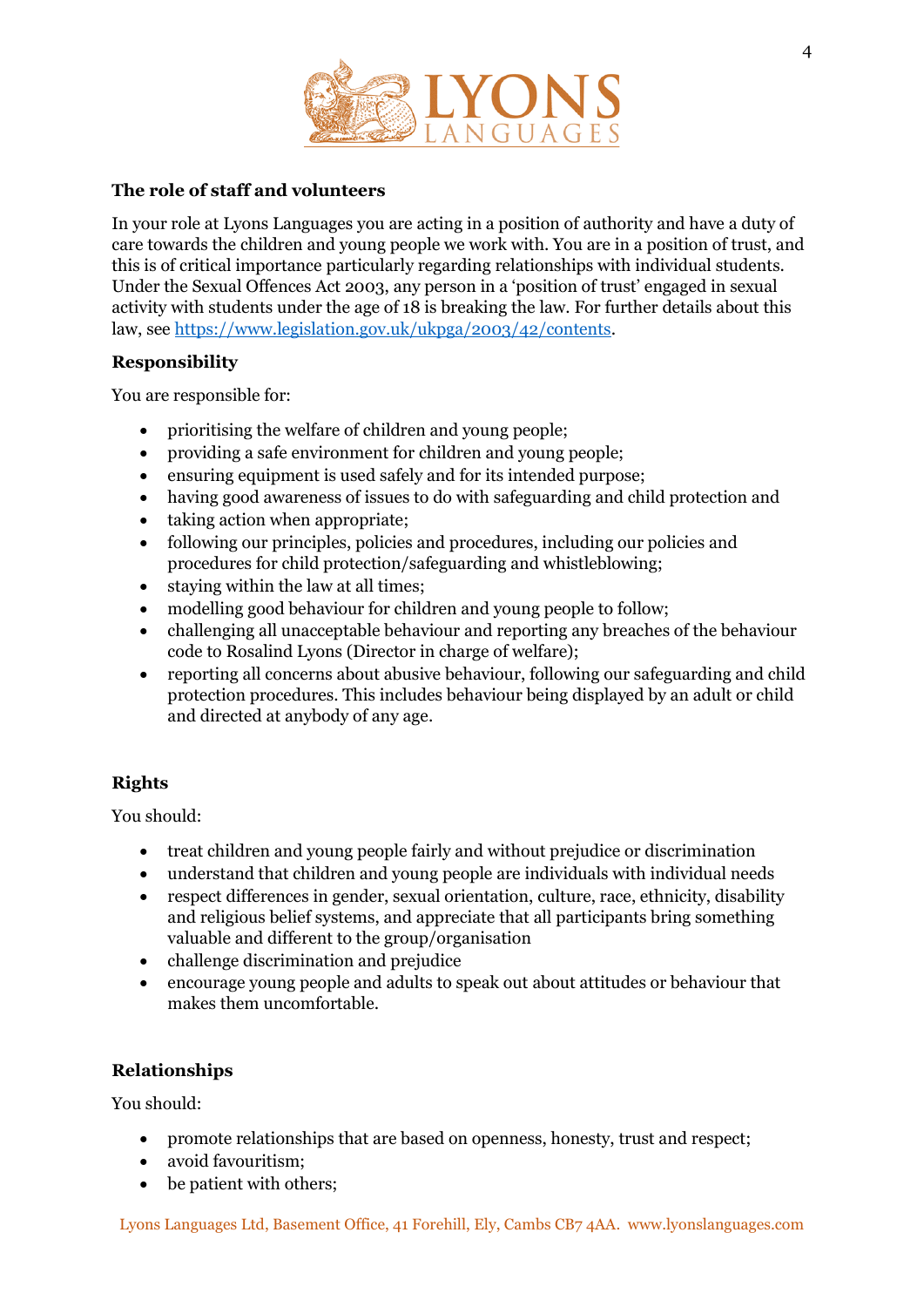

- exercise caution when you are discussing sensitive issues with children or young people;
- ensure your contact with children and young people is appropriate and relevant to the work of the project in which you are involved;
- ensure that whenever possible, there is more than one adult present during activities with children and young people. If a situation arises where you are alone with a child or young person, ensure that you are within sight or hearing of other adults. If a child specifically asks for or needs some individual time with you, ensure other staff or volunteers know where you and the child are;
- only provide personal care in an emergency and make sure there is more than one adult present if possible, unless it has been agreed that the provision of personal care is part of your role and you have been trained to do this safely.

# **Respect**

You should:

- listen to and respect children at all times;
- value and take children's contributions seriously, actively involving them in planning activities wherever possible;
- respect a young person's right to personal privacy as far as possible. If you need to break confidentiality in order to follow child protection procedures, it is important to explain this to the child or young person at the earliest opportunity.

# **Unacceptable behaviour**

When working with children and young people, you must not:

- allow concerns or allegations to go unreported;
- take unnecessary risks;
- smoke, consume alcohol or use illegal substances;
- develop inappropriate relationships with children and young people;
- make inappropriate promises to children and young people;
- engage in behaviour that is in any way abusive, including having any form of sexual contact with a child or young person;
- let children and young people have your personal contact details (mobile number, email or postal address) or have contact with them via a personal social media account;
- act in a way that can be perceived as threatening or intrusive;
- patronise or belittle children and young people;
- make sarcastic, insensitive, derogatory or sexually suggestive comments or gestures to or in front of children and young people.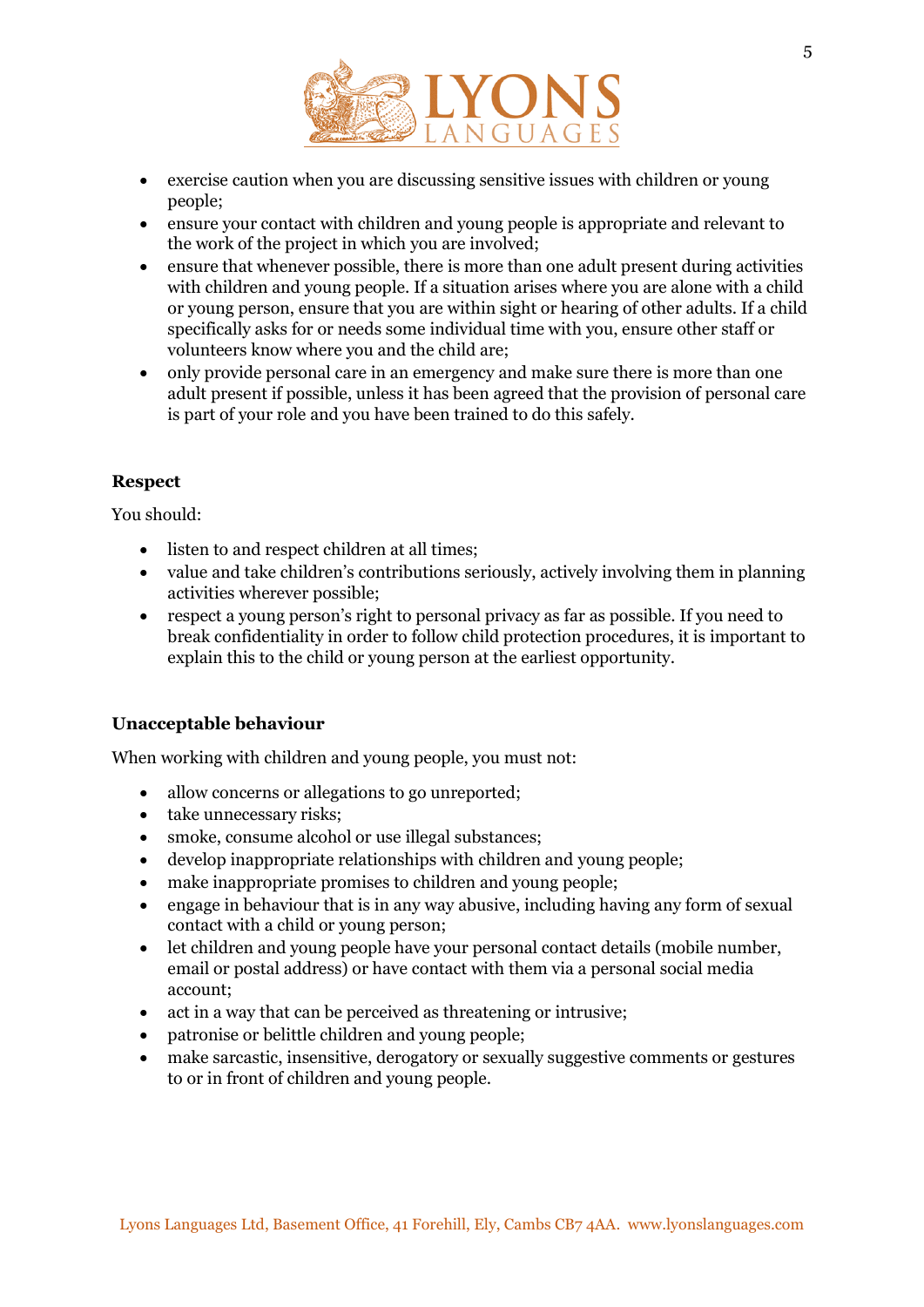

#### **Reporting concerns**

If you become aware of any breaches of this code, you must report them promptly to Rosalind Lyons. If necessary you should follow our whistleblowing procedure and safeguarding and child protection procedures.

If for any reason you feel you need to report a problem through an external agency, the NSPCC's *what you can do to report abuse* dedicated helpline is available as an alternative route for staff who do not feel able to raise concerns regarding child protection failures internally or have concerns about the way a concern is being handled by their school or college. Staff can call 0800 028 0285 – line is available from 8:00 AM to 8:00 PM, Monday to Friday and email[: help@nspcc.org.uk.](mailto:help@nspcc.org.uk)

# **Accommodation**

All host families are visited and screened by the Directors prior to receiving students and then visited at least once every two years. An enhanced DBS check is carried out on all adults in families hosting under 18s. Information and guidelines regarding safeguarding are provided to hosts in the Homestay Guidelines.

# **Child protection**

Child abuse constitutes all forms of physical and/or emotional ill-treatment, sexual abuse, neglect or negligent treatment or other exploitation, resulting in actual or potential harm to the child's health, survival, development or dignity in the context of a relationship of responsibility, trust or power.

#### **Recognising symptoms of abuse**

It is important that we are able to recognise the symptoms of abuse. Some signs may vary with the age of the child, and not every child will exhibit every symptom. There are four main categories of abuse and these are listed below.

#### **Sexual Abuse:**

- acting in an inappropriate sexual way with objects or peers;
- sleeping problems;
- becoming withdrawn or clingy;
- personality changes, seeming insecure;
- unaccountable fear /dread of particular places or people;
- changes in eating habits;
- physical signs such as unexplained soreness around genitals, sexually transmitted diseases;
- secretive behaviour.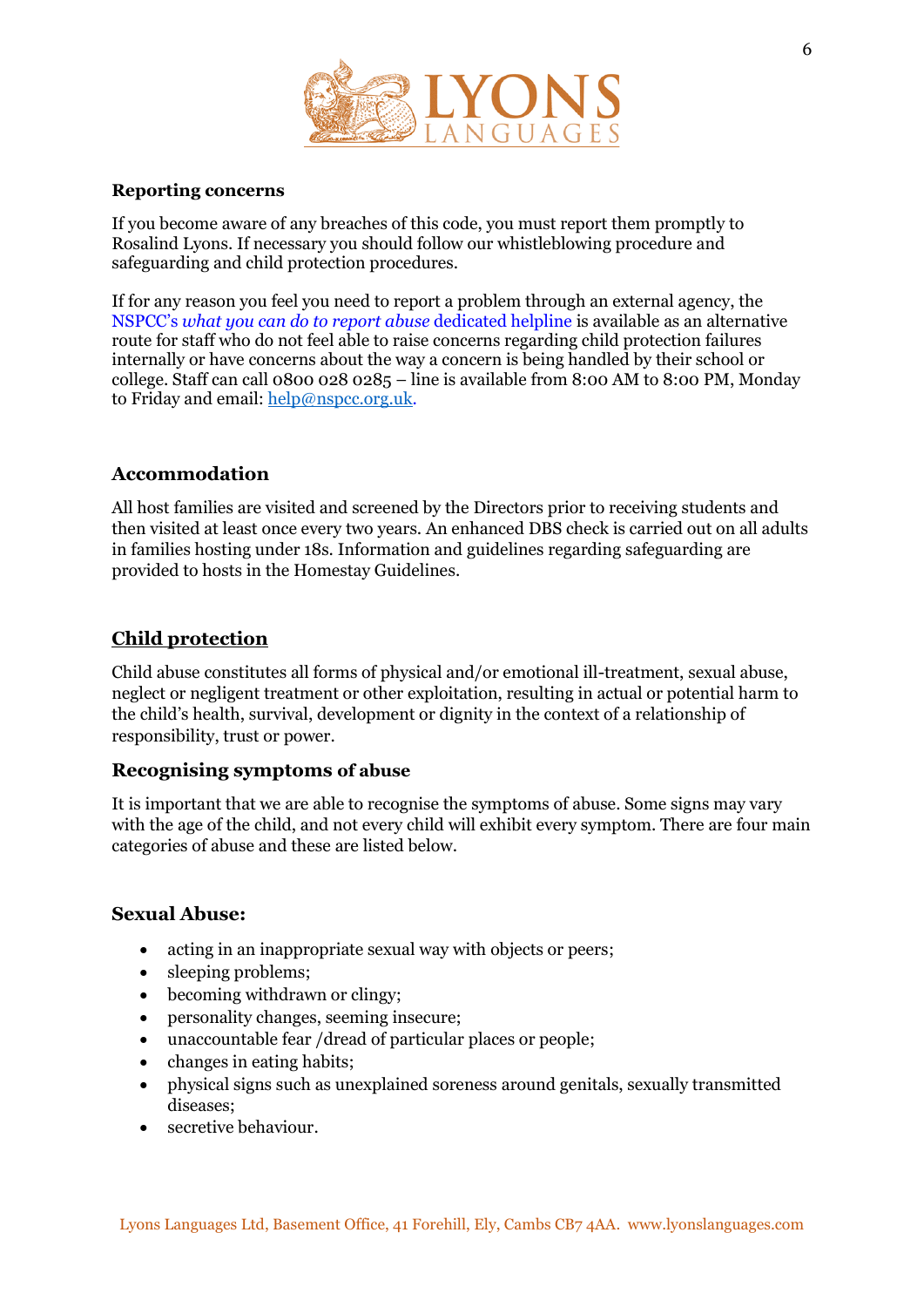

# **Physical abuse**

Signs of physical abuse could be if a child:

- has unexplained bruises, burns etc.;
- is wearing clothes to cover injuries, even in hot weather;
- refuses to undress for sports, or join swimming sessions;
- shows signs of general neglect;
- is often hungry, may beg or steal food;
- is badly dressed in clothes that need washing:
- exhibits poor appearance and personal hygiene such as unwashed hair;
- lacks necessary medical/dental care;
- is often tired;
- may be abusing alcohol or other drugs.

# **Emotional Abuse**

Abuse can be emotional as well as physical. Some signs to watch out for include when a child:

- shows delayed physical or emotional development;
- shows extremes of passivity or aggression;
- develops a sudden speech disorder;
- exhibits overreaction to mistakes, or continual self-deprecation;
- shows neurotic behaviour (rocking, hair twisting, self-mutilation);

# **Neglect**

# **Recognising signs of neglect**

Below are signs frequently found in cases of neglect; their presence is not proof that abuse has occurred, but must be regarded as indicators of the possibility of significant harm, and referred as such:

- a child appears to lack essential physical needs, such as food, clothing, or medical care;
- a child appears to lack essential emotional needs, such as feeling loved, valued, and safe;
- a child appears to be listless, apathetic and unresponsive, with no apparent medical cause;
- a child displays unexplained weight loss;
- a child is frequently absent from school:
- a child is left with inappropriate carers (e.g. too young, complete strangers);
- a child is left with adults who are intoxicated or violent;
- a child is abandoned or left alone for excessive periods;
- a child has very poor dental health.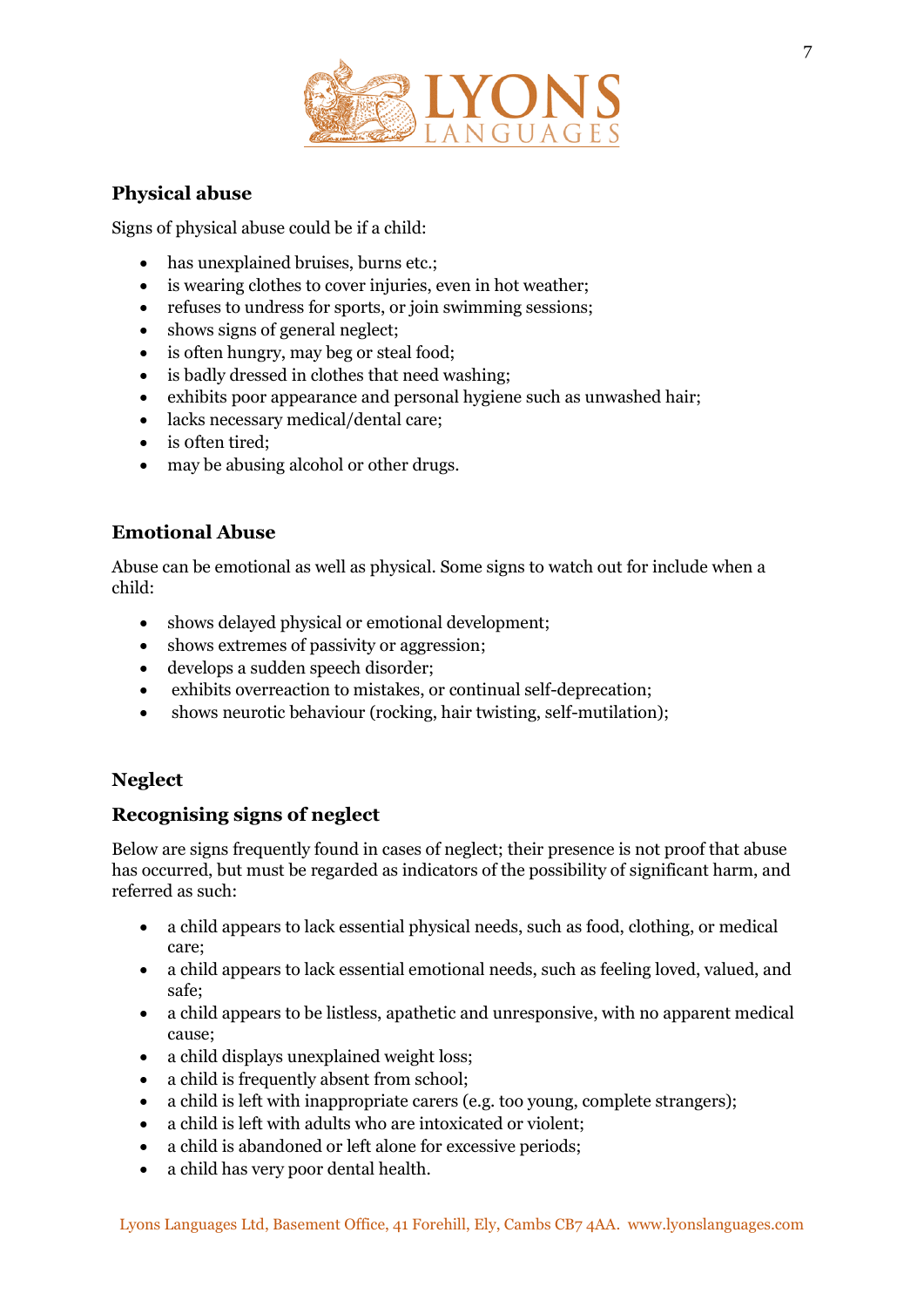

# **Child Sexual Exploitation**

Child sexual exploitation is a form of sexual abuse in which a young person is manipulated, or forced into taking part in a sexual act. This could be part of a seemingly consensual relationship or in return for attention, affection, money, drugs, alcohol or somewhere to stay.

As professionals, it is important that we familiarise ourselves with the signs that a young person is being exploited and to share this information with colleagues. If you notice any of the signs in a young person, report it to the Designated Safeguarding Lead.

Signs of child sexual exploitation include:

- going missing for periods or time or regularly returning home late;
- regularly missing classes;
- appearing with unexplained gifts or new possessions (particularly mobile phones);
- having older boyfriends/girlfriends;
- suffering from sexually transmitted diseases;
- mood swings or changes in emotional wellbeing;
- drug and alcohol misuse;
- displaying inappropriate sexualised behaviour.

# **Female Genital Mutilation**

Female genital mutilation (FGM) includes procedures that intentionally alter or injure the female genitals for non-medical reasons. It can also be known as female genital cutting or female circumcision. Female genital mutilation is considered to be a violation of human rights and is illegal in the UK.

Possible indicators that FGM is about to happen:

- a child talking about getting ready for a special ceremony;
- a family arranging a long break abroad;
- a child's family being from the "at risk" communities for FGM (Nigerian, Indonesian, Kenyan, Somali, Eritrean, Sudanese, Sierra Leoni Yemeni, Afghani, Kurdish, Pakistani or Egyptian);
- Knowledge that an older sibling has undergone FGM;
- A young person talks of going abroad to be "cut" or to get ready for marriage.

Possible indicators that FGM has already happened:

- Prolonged absence from school;
- Behaviour change after returning from a holiday;
- Bladder/menstrual problems;
- Difficulty in sitting still and looking uncomfortable;
- Complaining of pain between their legs;
- Mentioning that someone did something to them that they cannot talk about;
- Secretive behaviour;
- Reluctance to take part in any physical activity.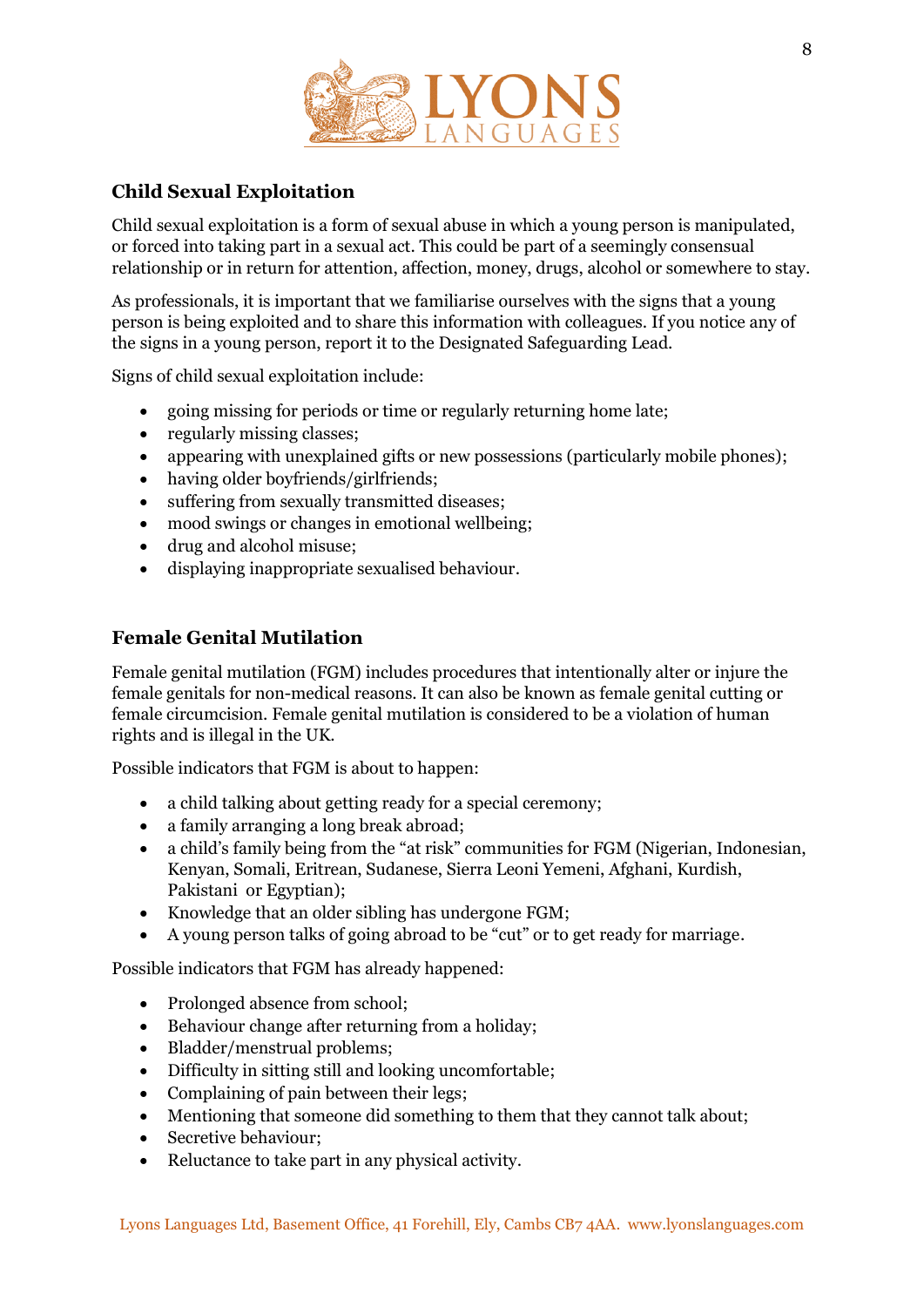

# **How to respond to concerns**

All staff have a duty to respond to concerns. Staff who report concerns will not be penalised and their report will remain confidential.

It is essential to act quickly and effectively if an allegation is made, or if there is a suspicion or concern about a staff member's relationship with a child, particularly if they have:

- behaved in a way that has harmed, or may have harmed, a child;
- possibly committed a criminal offence against or related to a child;
- behaved towards a child or children in a way that indicates she/he is unsuitable to work with children.

If an allegation is made, or a concern arises, the DSL should be informed immediately. She will then contact the Local Authority Designated Officer (LADO).

#### **LADO contact details:**

Email: [LADO@cambridgeshire.gov.uk](mailto:LADO@cambridgeshire.gov.uk)

Telephone: 01223 727 967 (Monday to Friday during office opening hours)

Telephone: 01733 234 724 (Emergency Duty Team - out of hours queries)

The LADO is available to provide support and guidance in any allegations process, including advising whether or not the person concerned should be immediately suspended.

# **Responding to a disclosure from a child:**

If a child tells you that they, or someone they know, is being abused:

- Listen; believe what the child is saying and take it seriously;
- Be attentive, calm, reassuring and non-judgmental;
- Avoid condemning the alleged abuser;
- Don't make assumptions about the child's feelings;
- Never promise confidentiality;
- Never attempt to investigate the allegations;
- Report the disclosure to the DSL immediately;
- Record what was said or observed record facts not opinions, report what was said to you in the child's own language.

# **Keeping records**

Lyons Languages will:

- keep clear, detailed, accurate written records of concerns (noting the date, event and action taken);
- ensure all records are kept securely, separate from the main student file;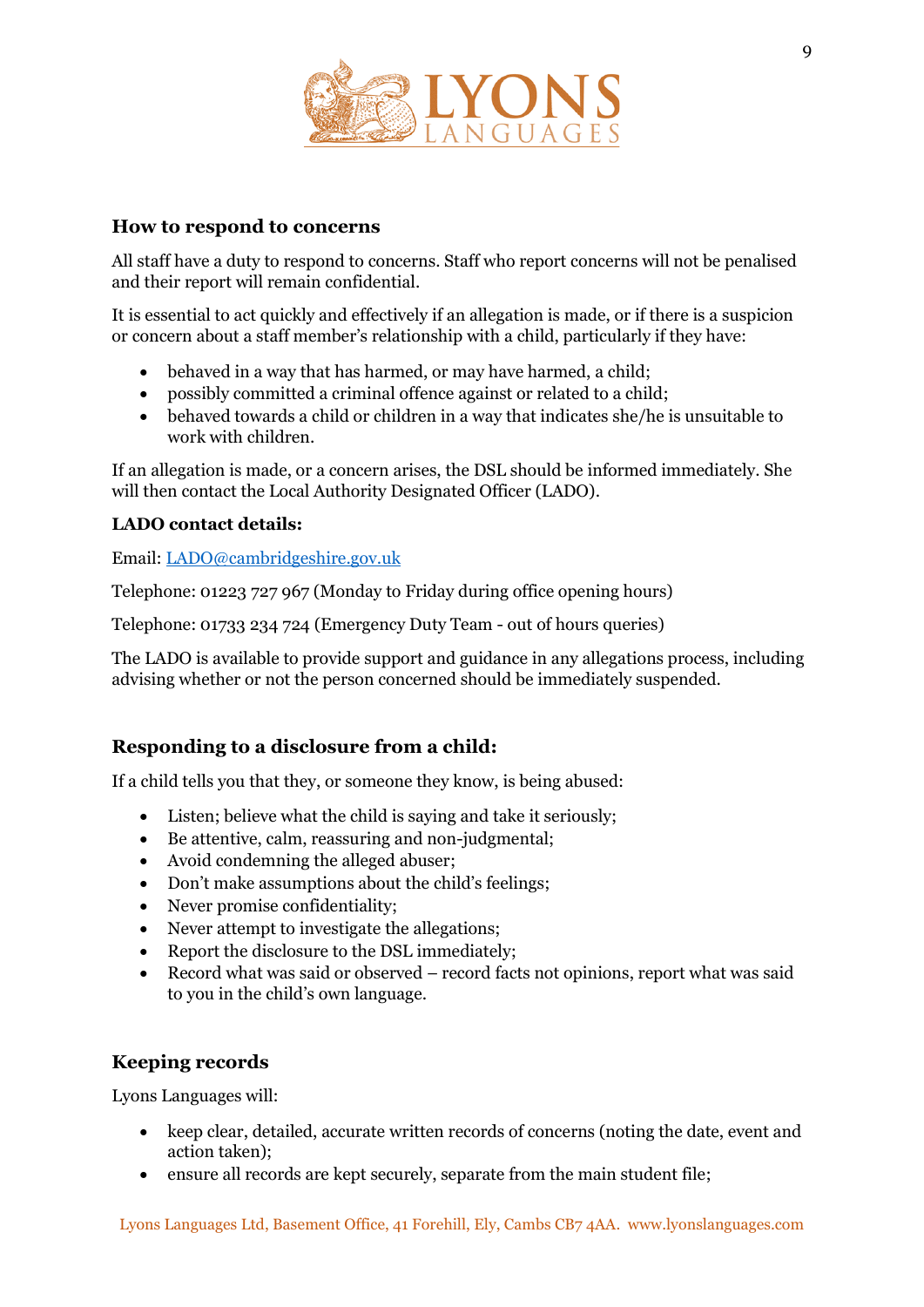

- ensure the member of staff is treated fairly and honestly, helped to understand the concerns expressed and the process being followed and possible outcomes;
- senior staff should seek advice from the LADO and / or police before informing the person who is subject to an allegation.

#### **If an adult is accused:**

- the DSL should be informed immediately;
- the adult will be suspended pending investigation;
- the DSL will contact the LADO;
- the details of the investigation will be kept confidential until fully resolved to protect all parties involved.

# **If a child is accused:**

- the DSL should be informed immediately;
- The child will be suspended pending investigation but supported by members of the school's safeguarding team;
- the DSL will contact the LADO;
- the details of the investigation will be kept confidential until fully resolved to protect all parties involved.

# **Safer Recruitment**

The recruitment process and procedures aim to identify and deter applicants who may not be suitable to work with children. To achieve this, Lyons Languages will ensure all recruitment materials (advertisements, job descriptions and application forms) contain the following statement:

Lyons Languages is committed to safeguarding and promoting the welfare of children and young people. We expect all staff and volunteers to share this commitment. We do not appoint without interview and require a minimum of two references plus proof of identity and qualifications. Reference requests will ask specifically whether there is any reason why an applicant should not work with children. All gaps in employment must be explained satisfactorily. Enhanced DBS or Police checks will be required. We require all staff to comply with our Staff Code of Conduct.

- obtain a minimum of 2 professional and character references that provide information on a candidate's suitability to work with children;
- assess candidates' attitudes to working with children during interview;
- verify the identity and qualifications of successful applicants;
- carry out suitability checks on all successful applicants before employment;
- ensure all staff have read this policy and are aware of procedures for reporting concerns;
- provide Level 1 Safeguarding training for all new staff as part of the induction process.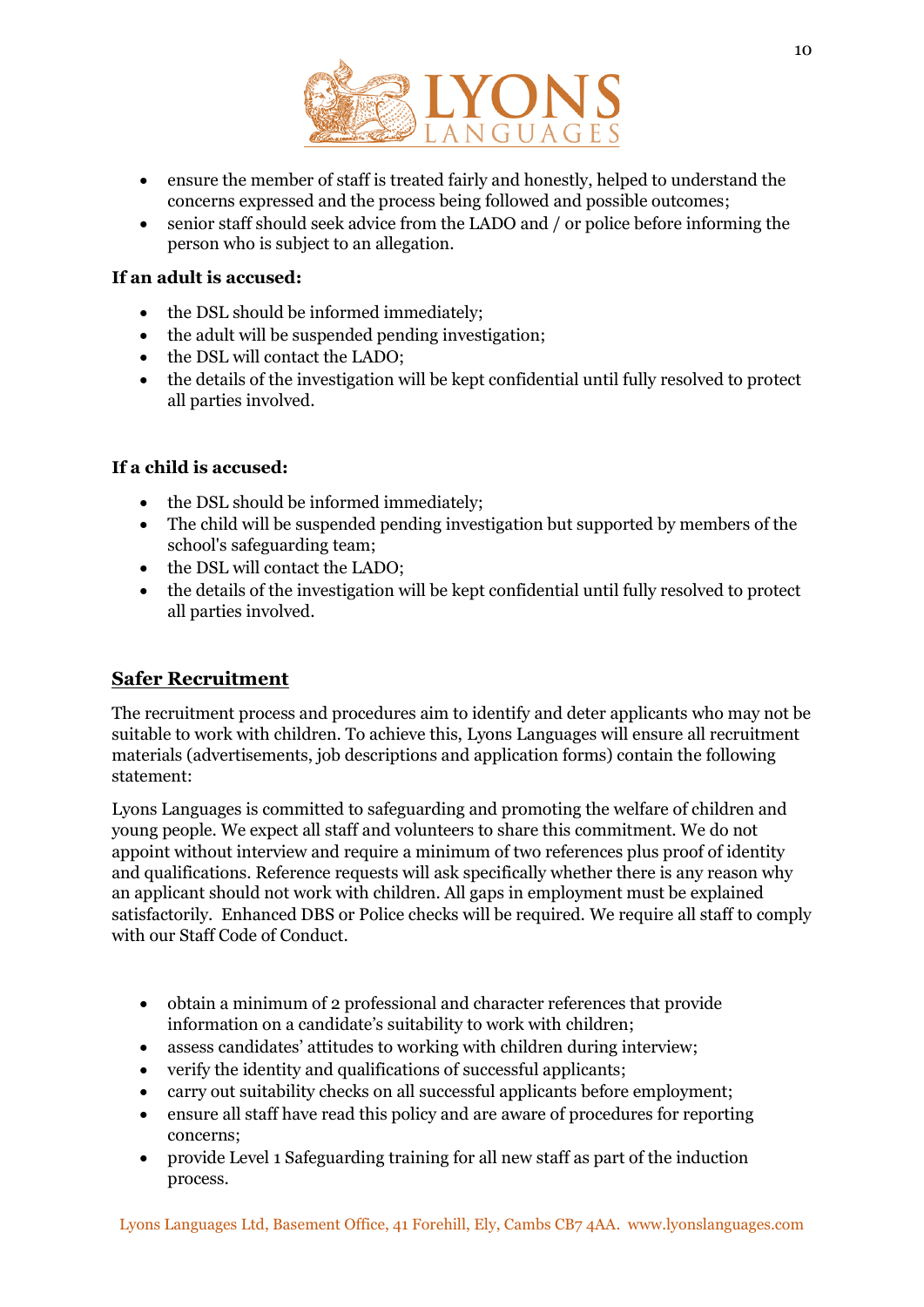

# **Suitability checks**

An enhanced DBS check will be carried for all new staff prior to employment.

If a prospective member of staff has been living outside of the UK for more than a year, a police certificate of good conduct from the country of most recent residence will be requested in addition to the DBS check. If it is not possible to obtain an overseas record check, references will be checked by phone and the prospective member of staff will be asked to complete a self-declaration form.

If the DBS check shows an applicant has a criminal record, the Directors will make a judgment on their suitability to work with children, taking into account the seriousness and nature of the offence, the age of the offence and whether it was concealed during application.

# **Safeguarding for Homestay Hosts**

#### **Our homestay hosts**

Lyons Languages takes all reasonable steps to ensure our hosts are carefully selected and approved, by:

- following safer recruitment procedures for all hosts;
- inspecting all potential hosts in advance and revisiting all active hosts regularly;
- establishing and maintaining an open and positive dialogue with all hosts;
- giving hosts clear guidelines on appropriate behaviour and reporting requirements;
- ensuring that all hosts have read and agree to uphold our policies, procedures, and principles.
- providing all hosts with a copy of our safeguarding policy and encouraging them to take an online Level 1 Safeguarding Awareness course.

#### **Our students**

We take all reasonable steps to ensure our students are informed, instructed, and aware, by:

- giving students clear guidelines on acceptable behaviour in advance of arrival;
- informing students of their host, and the travel arrangements to/from school, in advance;
- encouraging students and their parents to contact the host in advance;
- insisting on mobile phone numbers for every student in advance of arrival.

#### **Our placements**

We take all reasonable steps to ensure a safe and comfortable home environment, by:

- allowing students and their parents to give us information about the type of host preferred;
- endeavouring to match a student with a suitable host:
- avoiding a situation where a child student is placed in the same host as an adult student;
- obtaining regular feedback from students with regard to their home environment;
- reacting swiftly to deal with any problems or dissatisfaction.